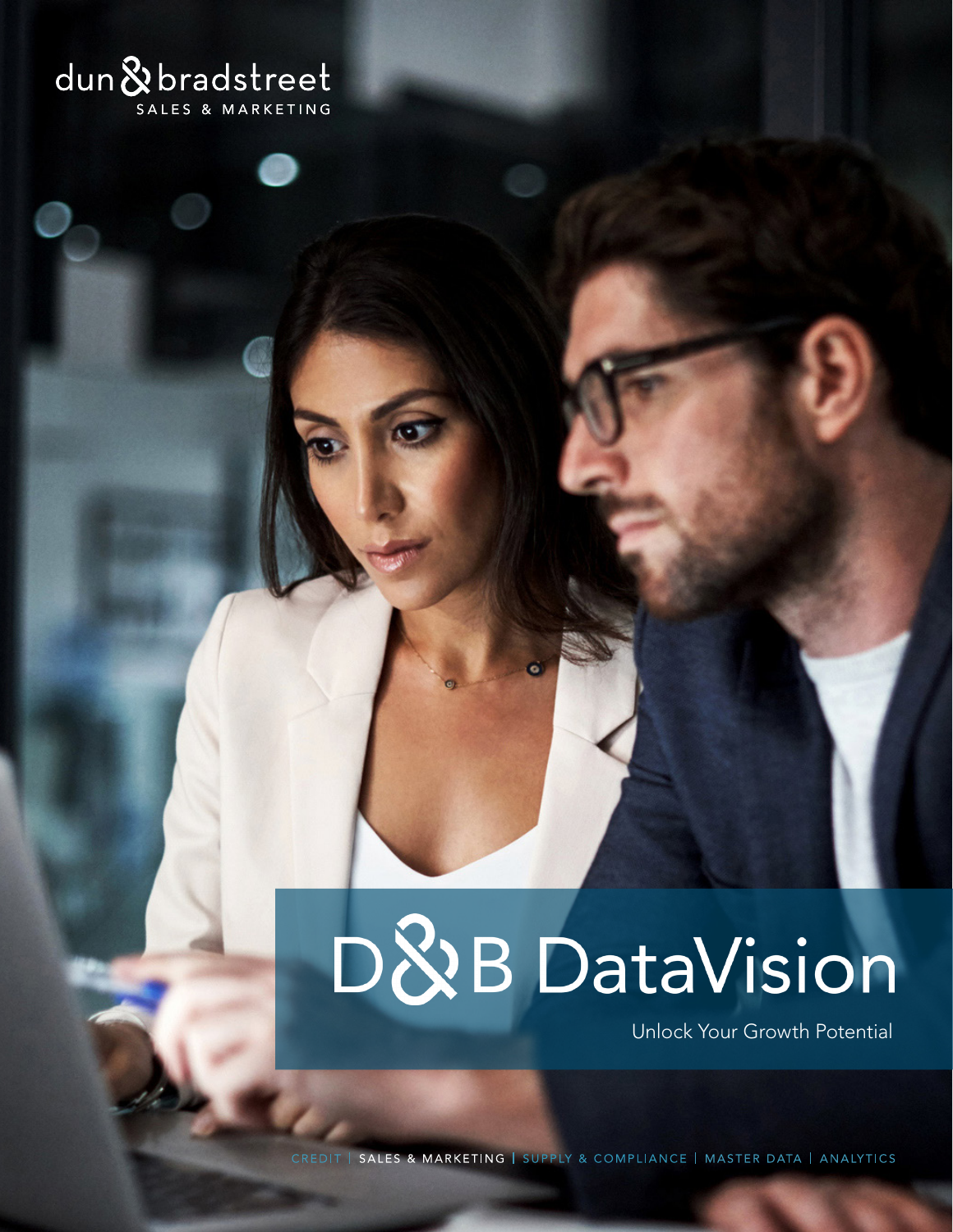### IDENTIFYING THE BEST OPPORTUNITIES

Marketers are trying to create a single view of customers and prospects to identify growth strategies. But disconnected silos make it difficult to identify the best opportunities. Fragmented, out-of-date data results in guesses to make strategic decisions. In fact, according to a recent Dun & Bradstreet study, only 13% of marketers feel they have optimal data coverage in key market segments.

### A DATA- DRIVEN APPROACH

Reaching the right demand units requires a data-driven approach. D&B DataVision is a cloud-based solution that helps B2B marketers profile, visualize, and segment their global customer and prospect data to identify the right targets for growth. By combining internal customer attributes with D&B DataVision's universe of companies and contacts, marketers can have a 360-degree view of their target markets. With this intelligence, marketers can identify renewals, cross-sell and upsell targets, and new market expansions to optimize go-to-market planning.

Once the right targets are identified, D&B DataVision can provide look-a-likes based on 120M+ business records, and 600+ firmographic attributes to build new pipeline opportunities.

#### HOW D&B DATAVISION CAN HELP

#### Profile and Segment Your Audience

- $\vee$  Integrate your internal data fields with over 600 attributes from Dun & Bradstreet to understand market coverage
- $\vee$  Business Signals®, technology install data, and financial reports enable precise segmentation
- ✔ Understand territory segments by location, channel, product, industry, and more

#### Discover New Growth Opportunities

- $\triangleright$  Find renewal and retention, upsell, cross-sell, adjacent markets, and market penetration opportunities with visualization and search capabilities
- ✔ Understand company and contact coverage and get look-a-like prospects based on 120M+ business records

#### Execute Campaigns with Confidence

- $\vee$  Ensure you have the most current data powering campaigns and flowing through your MarTech stack
- $\vee$  Align marketing and sales around the same datadriven insights with D&B Hoovers, Salesforce, Marketo and Eloqua as connectors

#### EXPLORE YOUR DATA AND FIND NEW OPPORTUNITIES



Consolidate Data in a Single Source of Truth

Consolidate data across multiple platforms for data hygiene, enrichment and segmentation in the cloud



#### Get a 360-Degree View of Customers and Markets

Uncover opportunities within your existing customer base and in new markets with powerful visualization and search capabilities



#### Activate Data Across Platforms and Channels

Ensure accurate and consistent information is flowing across platforms, teams, and channels for go-to-market success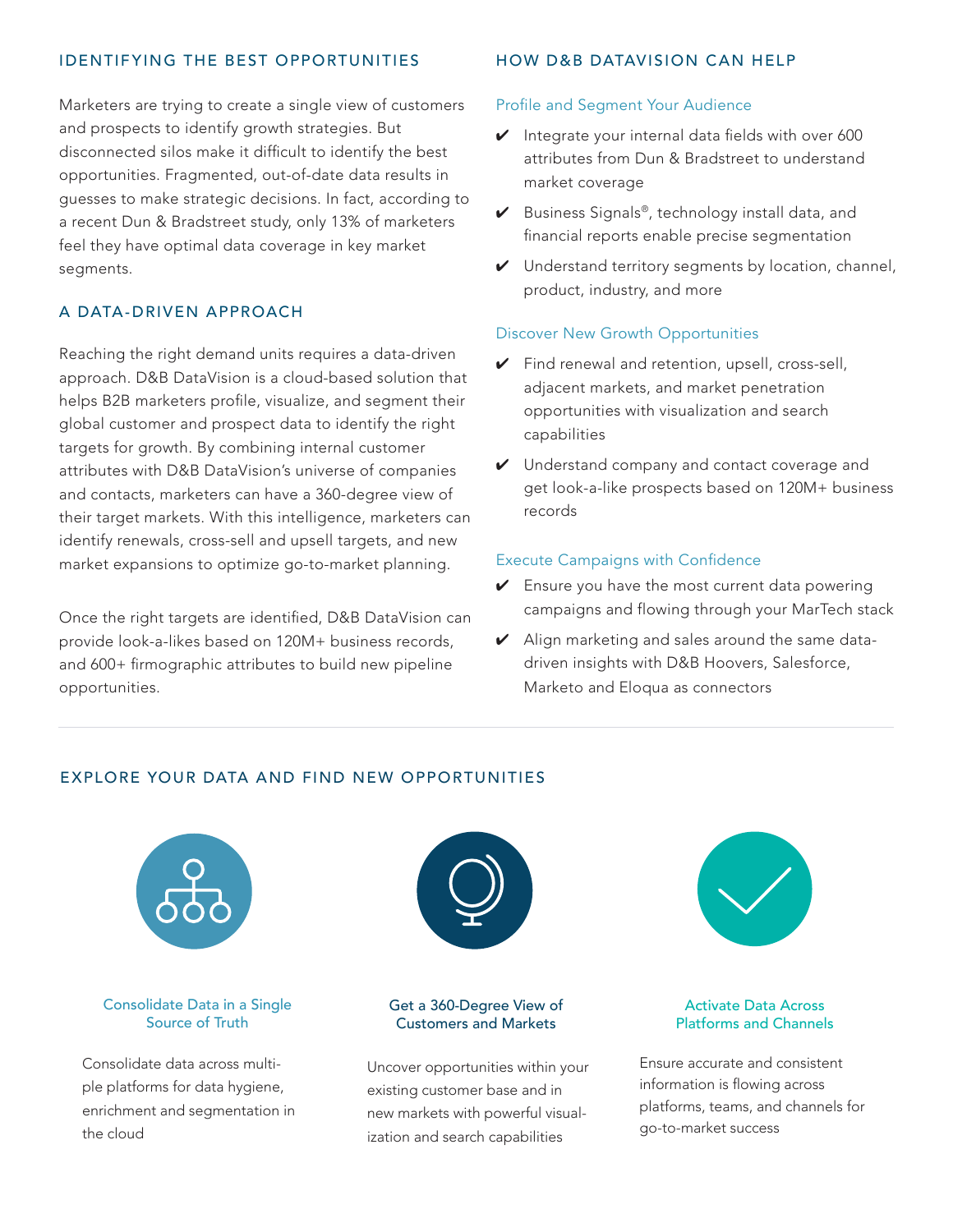#### SUMMARY DASHBOARD: REVIEW YOUR DATA AND MARKET COVER AGE

The Summary Dashboard within DataVision provides a bird's-eye view of your complete data set for improved visibility into key market segments and areas of opportunity. You'll also be able to proactively monitor how company and contact changes to Dun & Bradstreet's global dataset have impacted your records.



#### VIEW DATA BY SEGMENT OR SEARCH

You can also use the dashboard to review information for a specific search. Simply apply your desired filters on the "Search" screen then click "Summary Dashboard" on the menu to view. A dashboard for a saved search creates a clear segment overview that you can share within your organization to bring key stakeholders up to speed.